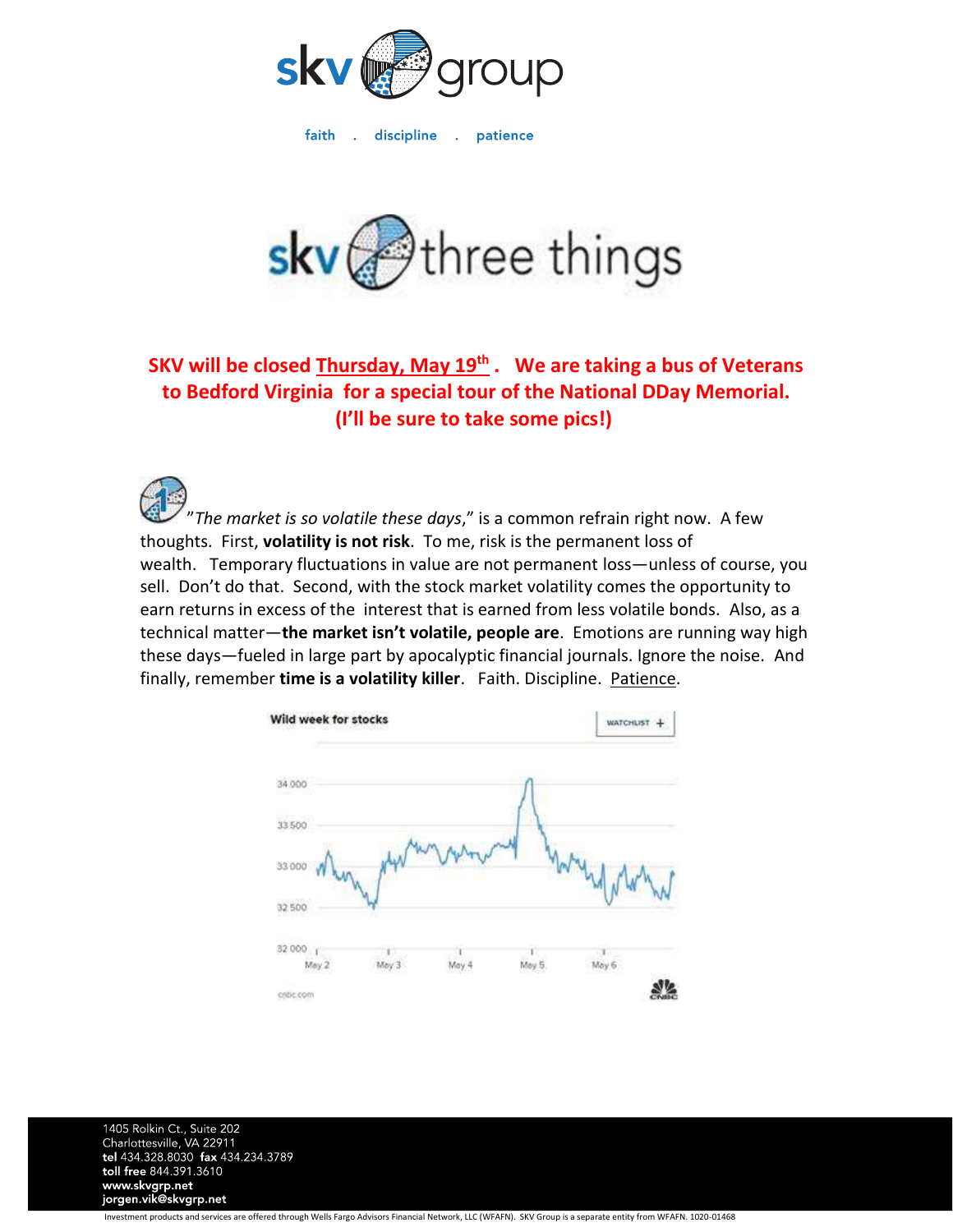

faith . discipline . patience

wo weeks ago the market was very much like a rollercoaster in that it started and stopped in the same place, but took you on a wild ride in between…down 1 percent one day, up more than 3% the next, down nearly 5% on Thursday*…"keep your hands in the cart at all times"* these days! And when the cart returned and braked with a "whoosh!", you unbuckled, smoothed your hair if you have some, exited to your left, grabbed your stuff from the cubby, checked out your terrified photo in the gift shop…The S&P 500 finished the week down barely 0.21%. D'oh! Unless you are an adrenaline junky, it might be better to not pay too much attention right now—perhaps avoiding unnecessary concern, distraction, fear… again, my buzz phrase these days is market declines are **unpleasant, but they are not permanent**.

Happy 88th Birthday Ronald Wayne—historian, poet, engineer…but best known as a co-founder of the Apple Computer Company. Not long after the company went public in 1976 he sold his 10% stake back to the Steves-- Jobs and Wozniak for around \$800. Perhaps the biggest step on a rake moment in investing history? I am pretty sure that same 10% ownership in Apple today would be worth a little more than \$800. Thinking something closer to gazillions? D'oh! (Guessing he does not have a "No regrats" tattoo.)

As always, I'm honored and humbled you have given me the opportunity to serve as your financial advisor. I am lucky to be in the foxhole with the greatest clients in all the land. We hope you view us as your *friendly, knowledgeable, and reassuring source of financial guidance.*

> **DISCIPLINE FAITH**

**PATIENCE** 

The opinions expressed in this report are those of the author(s) and are not necessarily those of Wells Fargo Advisors Financial Network or its affiliates. The material has been prepared or is distributed solely for information purposes and is not a solicitation or an offer to buy any security or instrument or to participate in any trading strategy. S&P 500 Index: The S&P 500 Index consists of 500 stocks chosen for market size, liquidity, and industry group representation. It is a market value weighted index with each stock's weight in the Index proportionate to its market value. Past performance is no guarantee of future results. Wells Fargo Advisors Financial Network is not a legal or tax advisor. Be sure to consult your own tax advisor and investment professional before taking any action that may involve tax consequences. Index returns are not fund returns. An index is unmanaged and not available for direct investment. Past performance is no guarantee of future results.

1405 Rolkin Ct., Suite 202 Charlottesville, VA 22911<br>tel 434.328.8030 fax 434.234.3789 toll free 844.391.3610 www.skvgrp.net jorgen.vik@skvgrp.net

Investment products and services are offered through Wells Fargo Advisors Financial Network, LLC (WFAFN). SKV Group is a separate entity from WFAFN. 1020-01468